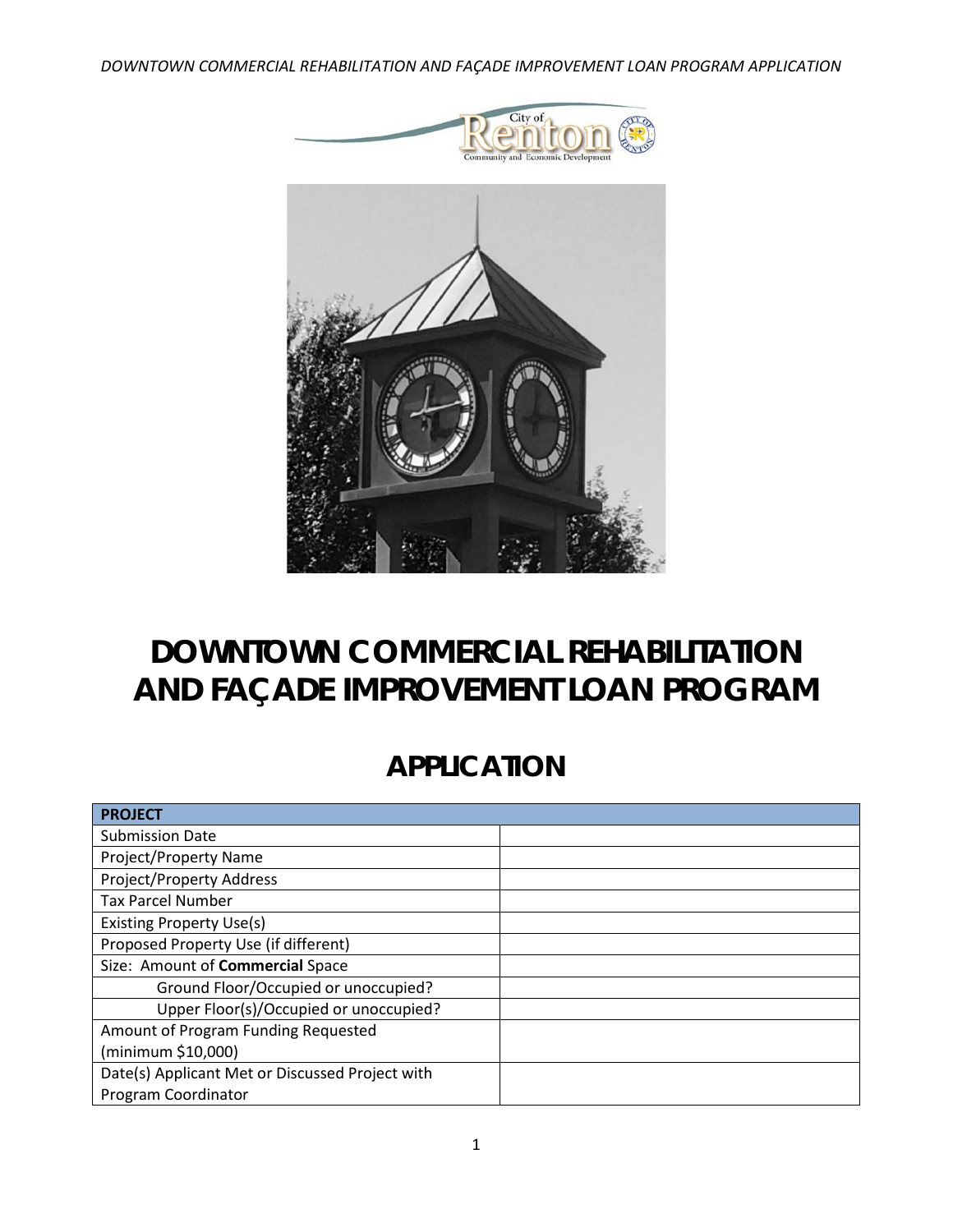### *DOWNTOWN COMMERCIAL REHABILITATION AND FAÇADE IMPROVEMENT LOAN PROGRAM APPLICATION*

| <b>APPLICANT</b>                                        |  |
|---------------------------------------------------------|--|
| Name of Applicant                                       |  |
| Applicant Mailing Address (#, Street, City, State, Zip) |  |
| Applicant Telephone Number                              |  |
| <b>Applicant Email Address</b>                          |  |

| <b>PROPERTY OWNER</b>                                     |  |
|-----------------------------------------------------------|--|
| Name of Property Owner (if different than applicant)      |  |
| Relationship of Applicant to Property Owner               |  |
| If the property is leased by the applicant, when does the |  |
| current lease expire?                                     |  |
|                                                           |  |

If the applicant is not the property owner, please have the property owner of record or an authorized representative submit a letter acknowledging that the owner is aware that application is being submitted and approves of the proposed building and site improvements.

#### **BUILDING REHABILITATION/FAÇADE IMPROVEMENT PLANS**

- Applicants are strongly encouraged to engage a professional architect in developing its building rehabilitation and façade improvement plans.
- The City of Renton ("City") may utilize an architectural consultant to review plans as necessary.
- Schematic design plans are not required to be submitted until after your application has completed an initial screening by City staff, and you and your project have been deemed eligible for funding consideration.
- However, if you have developed any level of design plans for your project, we request that they be submitted along with this application.

| <b>PROJECT DESCRIPTION</b>                                                                            |                                                    |
|-------------------------------------------------------------------------------------------------------|----------------------------------------------------|
| <b>Exterior</b>                                                                                       |                                                    |
| Types of improvements (Mark all that are applicable)                                                  |                                                    |
| $\Box$ Paint                                                                                          | $\Box$ Sign(s)                                     |
| $\square$ Façade finishes                                                                             | $\Box$ Awning(s)                                   |
| $\square$ Windows                                                                                     | $\Box$ Lighting                                    |
| $\Box$ Doors                                                                                          | $\Box$ Additions                                   |
| $\Box$ Roof                                                                                           | $\Box$ Structural repairs                          |
| $\Box$ Removal of physical architectural barriers                                                     | $\Box$ Off-site public improvements (within public |
|                                                                                                       | right-of-way)                                      |
| $\Box$ Other (Please describe any particular details of exterior improvements you feel are important) |                                                    |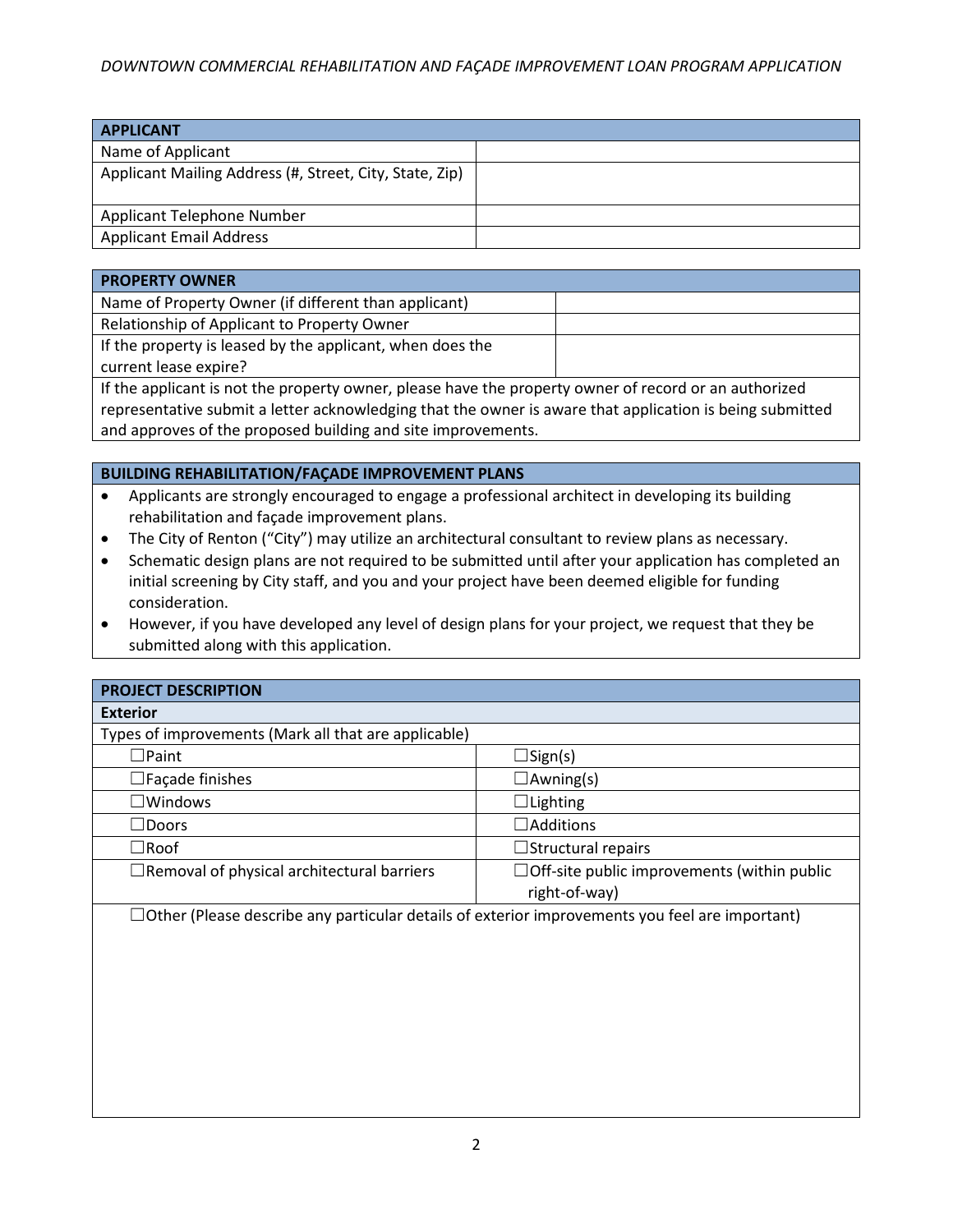| Are there any features of the exterior that will be specifically excluded from improvement?           |  |  |
|-------------------------------------------------------------------------------------------------------|--|--|
|                                                                                                       |  |  |
|                                                                                                       |  |  |
|                                                                                                       |  |  |
|                                                                                                       |  |  |
| <b>Interior</b>                                                                                       |  |  |
| Number of square feet to be rehabilitated                                                             |  |  |
| Number of commercial spaces                                                                           |  |  |
| Ground floor<br>$\circ$                                                                               |  |  |
| Upper floor(s)<br>$\circ$                                                                             |  |  |
| Types of improvements                                                                                 |  |  |
| $\Box$ Removal of physical architectural barriers                                                     |  |  |
| $\Box$ Remediation of hazardous materials                                                             |  |  |
| $\Box$ Other (Please describe any particular details of interior improvements you feel are important) |  |  |
|                                                                                                       |  |  |
|                                                                                                       |  |  |
|                                                                                                       |  |  |
|                                                                                                       |  |  |
|                                                                                                       |  |  |
|                                                                                                       |  |  |
|                                                                                                       |  |  |
|                                                                                                       |  |  |
|                                                                                                       |  |  |
| General                                                                                               |  |  |
| Types of uses proposed following rehabilitation                                                       |  |  |
|                                                                                                       |  |  |
| Description of intended occupant businesses (existing or proposed)                                    |  |  |
|                                                                                                       |  |  |
|                                                                                                       |  |  |
|                                                                                                       |  |  |
|                                                                                                       |  |  |
|                                                                                                       |  |  |
|                                                                                                       |  |  |
|                                                                                                       |  |  |
|                                                                                                       |  |  |
|                                                                                                       |  |  |
| Prospective project schedule (insert estimated dates)                                                 |  |  |
| Submittal of plans for permits<br>$\circ$                                                             |  |  |
| Start of construction<br>$\circ$                                                                      |  |  |
| Completion of construction<br>$\circ$                                                                 |  |  |

## **ATTACHMENTS**

☐Property owner approval letter (if tenant is applicant, please have the property owner of record or an authorized representative submit a letter acknowledging that the owner is aware that application is being submitted and approves of the proposed building and site improvements)

☐One single-sided page narrative explaining how the proposed project meets the "Project Impact & Public Benefit" and "Quality & Significance" criteria listed within the "Application Evaluation" section of the Program Guidelines.